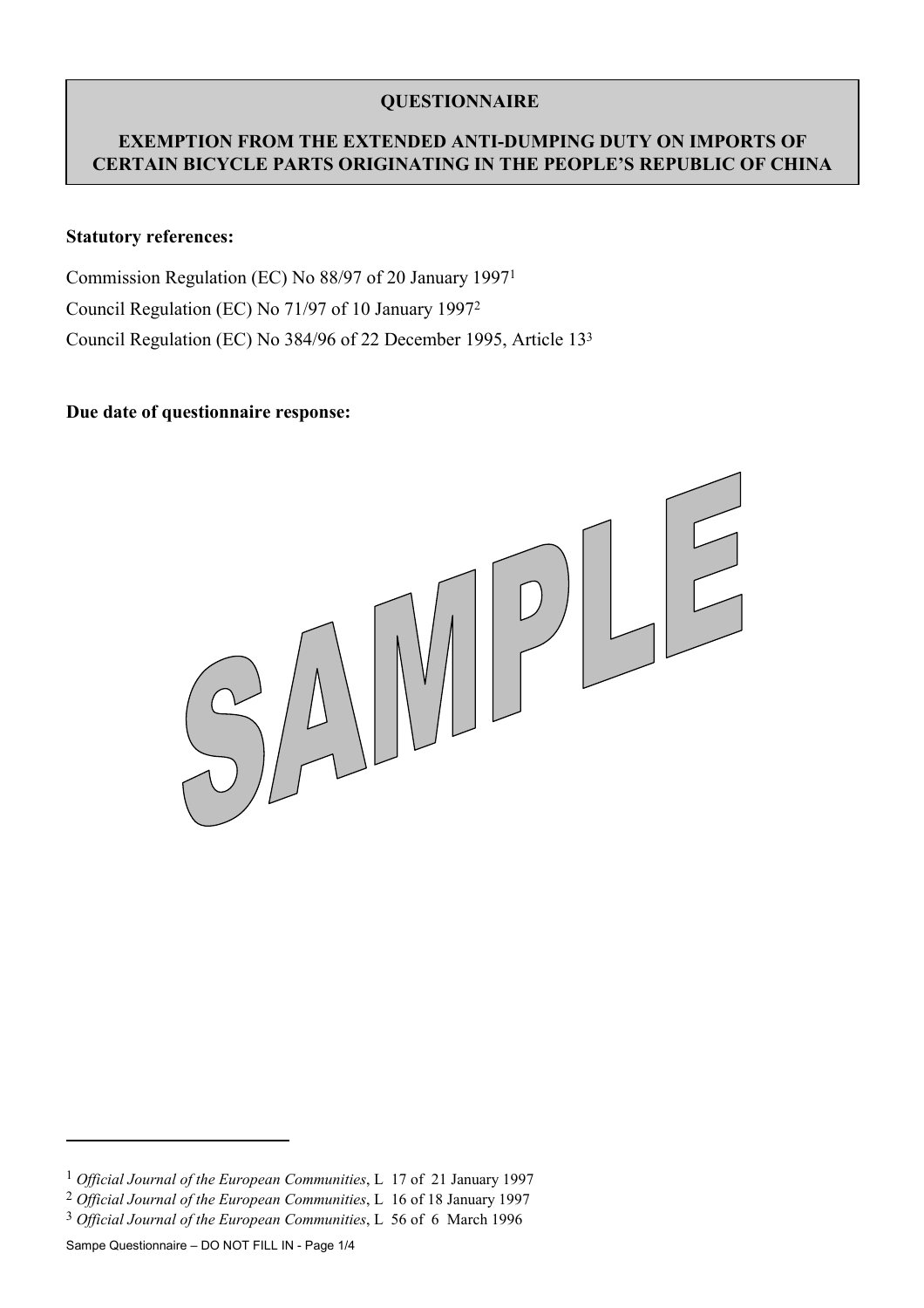### **1. General instructions**

The purpose of this questionnaire is to permit the European Commission to obtain the information it deems necessary for its examination of your request for an exemption from the extended anti-dumping duty on certain bicycle parts originating in the People's Republic of China.

When answering the questionnaire, please read all the instructions carefully. It is in your own interest to reply as accurately and completely as possible and to attach the supporting documents if and where requested.

The European Commission may carry out on-the-spot visits to examine the records of your company and to verify the information provided in this questionnaire.

You should be aware that your reply to the questionnaire will constitute the body of information on the basis of which a definitive decision will be made with regard to your request for exemption.

You should also be aware that the non-submission of all relevant information or the submission of incomplete, false or misleading information within the specified time limits can lead to the rejection of your request, following which your company will not be able to renew the request for an exemption **for one year.**

Please do not hesitate to contact the European Commission officials in charge of your file with any questions you may have.

All worksheets used in answering the question haire, in particular those linking the information supplied with management and accounting records, must be retained for subsequent inspection.

You should be prepared to substantiate upon request all information you submitted. Every part of the response should be verifiable and in adcordance with regular company documents in the ordinary course of business.

Identify clearly all units of measurement and currencies used in tables, lists and calculations.

#### **2. Contact Details**

| Legal name of the company: |                 |  |
|----------------------------|-----------------|--|
| Full address :             |                 |  |
| Telephone :                | Telefax:        |  |
| Persons to contact :       |                 |  |
|                            |                 |  |
|                            |                 |  |
| Legal form of the company: | Date of         |  |
|                            | incorporation : |  |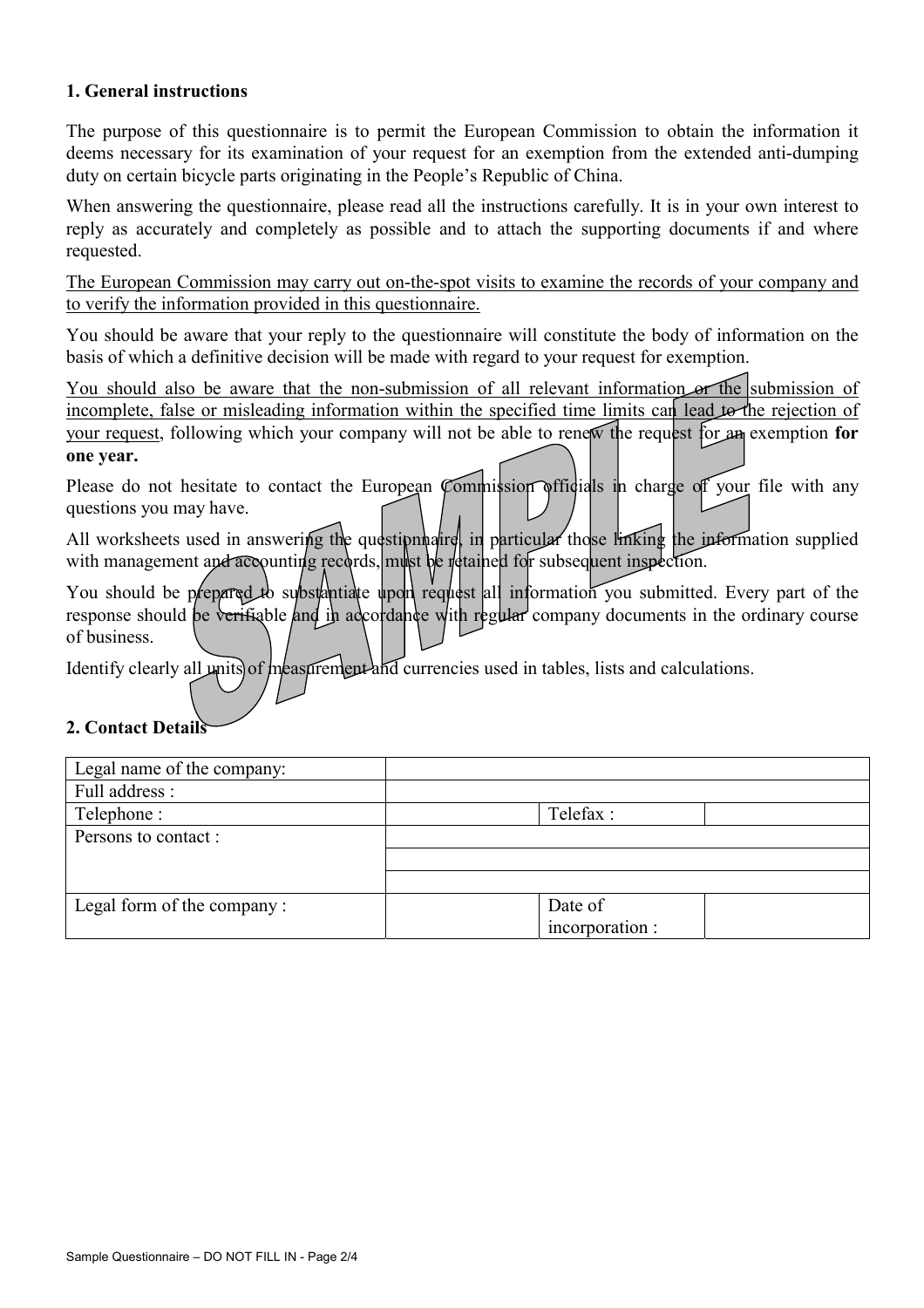# **3. Overview: Turnover, purchased parts, costs of production**

|                                                                                                                                                                                                      | Last financial year                |                                   |                                                    | Period examined (minimum 6<br>months)             |                                    |                                      |                                                    |                                                   |
|------------------------------------------------------------------------------------------------------------------------------------------------------------------------------------------------------|------------------------------------|-----------------------------------|----------------------------------------------------|---------------------------------------------------|------------------------------------|--------------------------------------|----------------------------------------------------|---------------------------------------------------|
| Total company turnover                                                                                                                                                                               |                                    |                                   |                                                    |                                                   |                                    |                                      |                                                    |                                                   |
| Turnover in sales of bicycles                                                                                                                                                                        |                                    |                                   |                                                    |                                                   |                                    |                                      |                                                    |                                                   |
| Turnover in sales of bicycles assembled in-house                                                                                                                                                     |                                    |                                   |                                                    |                                                   |                                    |                                      |                                                    |                                                   |
| Turnover in sales of bicycle parts                                                                                                                                                                   |                                    |                                   |                                                    |                                                   |                                    |                                      |                                                    |                                                   |
| Number of bicycles sold                                                                                                                                                                              |                                    |                                   |                                                    |                                                   |                                    |                                      |                                                    |                                                   |
| Number of bicycles assembled <sup>4</sup>                                                                                                                                                            |                                    |                                   |                                                    |                                                   |                                    |                                      |                                                    |                                                   |
| Total cost of bicycle parts produced by your own<br>company <sup>5</sup>                                                                                                                             |                                    |                                   |                                                    |                                                   |                                    |                                      |                                                    |                                                   |
| Assembly Costs (labour depreciation, energy, )                                                                                                                                                       |                                    |                                   |                                                    |                                                   |                                    |                                      |                                                    |                                                   |
| Total Other Costs (General, Sales and Administrative)                                                                                                                                                |                                    |                                   |                                                    |                                                   |                                    |                                      |                                                    |                                                   |
| Total cost of bicycle parts of Non-Chinese origin<br>purchased by your company                                                                                                                       |                                    |                                   |                                                    |                                                   |                                    |                                      |                                                    |                                                   |
| Total cost of bicycle parts of Chinese origin purchased<br>by your company from importers or other exempted<br>parties                                                                               |                                    |                                   |                                                    |                                                   |                                    |                                      |                                                    |                                                   |
| Total cost of bicycle parts of Chingse origin purchased<br>by your company directly                                                                                                                  |                                    |                                   |                                                    |                                                   |                                    |                                      |                                                    |                                                   |
| Cost and number of bicyele parts of Chinese origin<br>purchased/used by your company by type of part (both<br>directly imported from China or purchased from<br>importers or other exempted parties) | Cost of<br>parts<br>Pur-<br>Chased | Number<br>of parts pur-<br>chased | Cost of<br>parts<br>Used to<br>produce<br>bicycles | Number of<br>parts used to<br>produce<br>bicycles | Cost of<br>parts<br>Pur-<br>Chased | Number<br>Of parts<br>pur-<br>Chased | Cost of<br>parts<br>used to<br>produce<br>bicycles | Number of<br>parts used to<br>produce<br>bicycles |
| - raw frames                                                                                                                                                                                         |                                    |                                   |                                                    |                                                   |                                    |                                      |                                                    |                                                   |
| - painted frames                                                                                                                                                                                     |                                    |                                   |                                                    |                                                   |                                    |                                      |                                                    |                                                   |
| - raw forks                                                                                                                                                                                          |                                    |                                   |                                                    |                                                   |                                    |                                      |                                                    |                                                   |
| - painted forks                                                                                                                                                                                      |                                    |                                   |                                                    |                                                   |                                    |                                      |                                                    |                                                   |
| - complete wheels                                                                                                                                                                                    |                                    |                                   |                                                    |                                                   |                                    |                                      |                                                    |                                                   |
| - derailleur gears                                                                                                                                                                                   |                                    |                                   |                                                    |                                                   |                                    |                                      |                                                    |                                                   |
| - handlebars                                                                                                                                                                                         |                                    |                                   |                                                    |                                                   |                                    |                                      |                                                    |                                                   |
| $-$ other (just values)                                                                                                                                                                              |                                    |                                   |                                                    |                                                   |                                    |                                      |                                                    |                                                   |

 $\overline{a}$ 

<span id="page-2-0"></span><sup>4</sup> Either in the assembly operations of the company under examination or in the operations of subcontractors (if any). Please list by assembly operation if there is more than one.

<span id="page-2-1"></span><sup>&</sup>lt;sup>5</sup> Please report the total of bicycle parts produced by your company regardless of whether used in your own assembly operations or not.